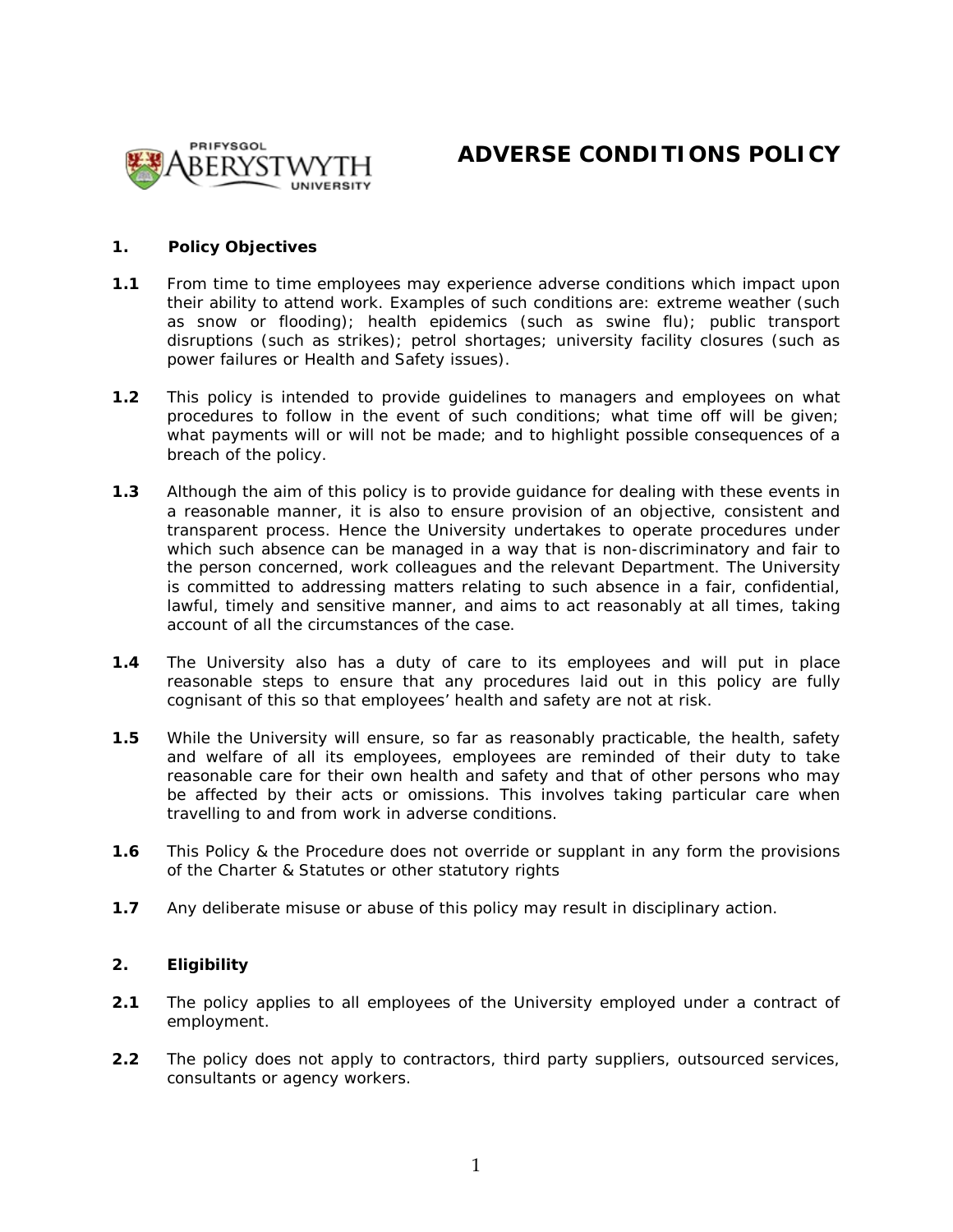# **3. Responsibilities & Procedure**

# **3.1 Employees:**

**3.1.1** You should make every effort to attend work in all circumstances, unless otherwise instructed by Aberystwyth University. However, Aberystwyth University is committed to the health, safety and welfare of its staff and does not expect staff to put themselves at significant risk when trying to attend work.

**3.1.2** You should use your judgement if you are going to be late or unable to attend work.

**3.1.3** You should be aware of any official (e.g. police) warnings relating to the conditions. If you judge, for example, that weather conditions or transport problems make it impossible for you to get to work you should contact your Head of Department/line manager or other designated contact as soon as possible to tell them about the circumstances as soon as possible on that day.

**3.1.4** You may be asked to explain, where required, the reasons for being unable to attend and what efforts you have made or are making to attend work. You will be required to update your manager daily until your return to work. Failure to comply with this may be regarded as unauthorised absence. Heads of Department must firstly consult with HR and meet with the employee concerned to discuss the issue on their return to work, as outlined in 3.2.9.

**3.1.5** You should discuss with your Head of Department, Manager or other designated contact possible alternative provisions for working, such as working from home; reduced hours during the day or other pragmatic alternatives.

**3.1.6** You must discuss with your Head of Department, Manager or other designated contact contingency plans for covering your work, especially where it is of a critical nature (e.g. welfare of children / animals and /or plants; security; facility operation and maintenance) or impinges directly on others. It will be the responsibility of the line manager to implement any contingency plans.

## **3.2 Departments and Managers**

**3.2.1** Heads of Department should ensure that they and their staff are fully conversant with the policy and its application.

**3.2.2** Heads of Department should ensure that all employees' absence is accounted for and agree with each individual employee alternative working provisions, where this is practical and reasonable to do so.

**3.2.3** For employees who are unable to work due to adverse conditions Departments must have mechanisms to discuss the reasons with each employee and what efforts have been made or are being made to attend work. Departments have the discretion to allow paid time off, depending upon the individual circumstances of the case. The length of paid time off must be made clear to the employee, including any further review of this relating to ongoing adverse conditions. Departments also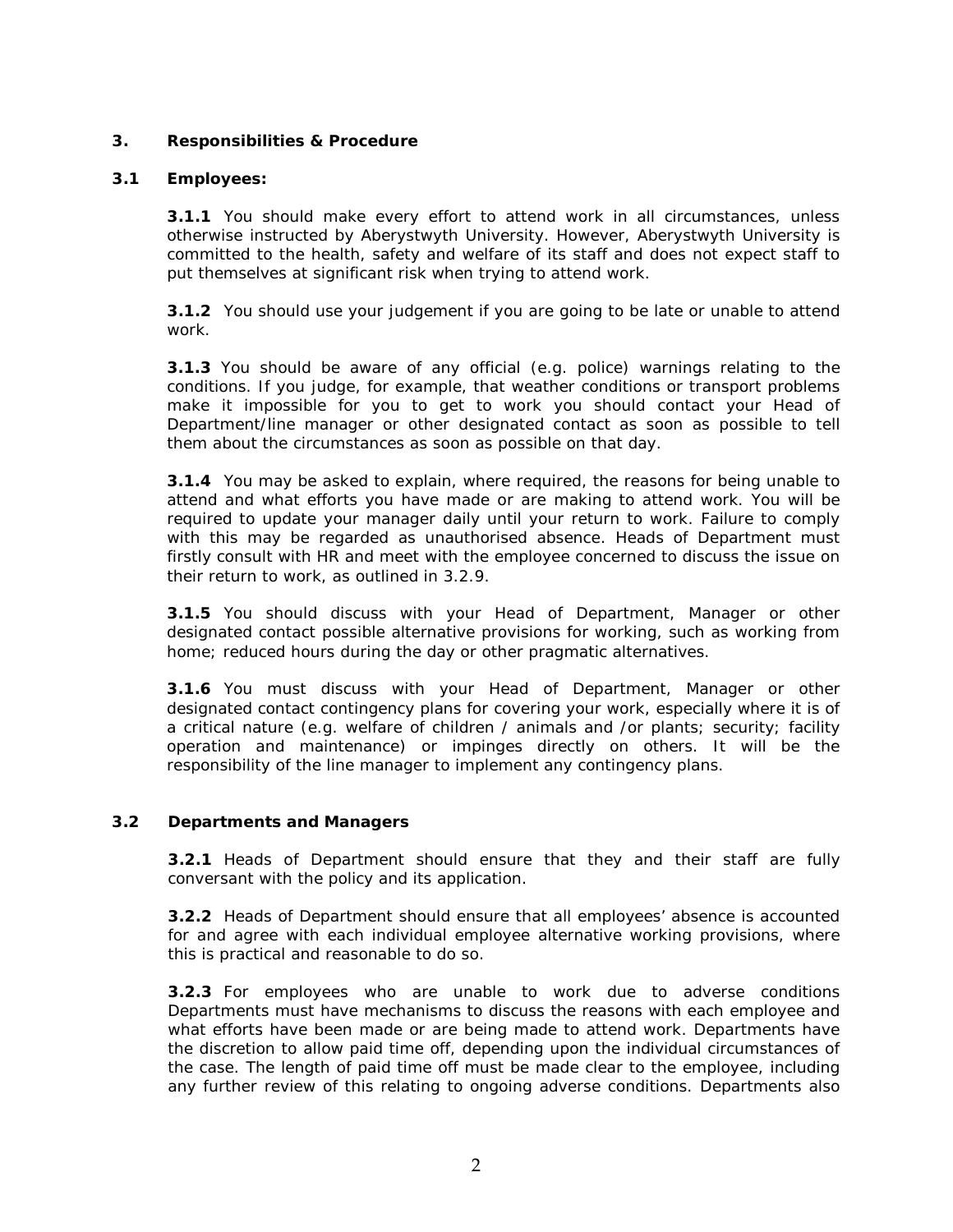have the discretion, in agreement with the employee, to allow holidays to be taken, unpaid time off to be taken, or time off to be worked back.

Please note that Heads of Department can apply the Special Leave or Dependants' Leave policy, if the circumstances are relevant to those policies.

Heads of Department or their nominee must consult the HR Department for advice on the application of these policies. No deduction of pay can be made until consultation with HR and the employee have been conducted.

**3.2.4** Heads of Department must have clear procedures in place for contingencies to cover absence from work of staff, especially in relation to critical staff (may need to refer to Business Continuity Provisions).

**3.2.5** Managers must have clear lines of communication and delegation established in case of their absence, which are communicated to all staff so that employees know who to contact and what back-up procedures exist for alternative contacts.

**3.2.6** In the event that the Registrar and Secretary decides that part of the University's facilities will have to be curtailed resulting in staff being unable to work, employees affected must be notified and given paid time off, unless otherwise stipulated in their contracts of employment or unless there are alternative places of work available, including working from home. Ongoing communications relating to closures will be given on the University's website or employees can contact the University Switchboard for updates – Tel 01970 623111.

**3.2.7** Where adverse conditions deteriorate during the course of a working day and the University has decided to close a Department or facilities, all employees must be notified and given paid time off, unless otherwise stipulated in their contracts of employment. Ongoing communications relating to closures will be given on the University's website or employees can contact the University Switchboard for updates – Tel 01970 623111.

If an employee has specific concerns about their personal arrangements, they should discuss this immediately with their line-manager. Immediate line managers should decide on a case-by-case basis whether it is appropriate for employees in their department to leave work early. When making this decision they should take into account the employee's circumstances (for example distance from home, mode of transport, responsibility for dependants), the employee's views and the needs of the University.

**3.2.8** Heads of Department must address matters relating to absence under this policy in a fair, confidential, lawful, timely and sensitive manner, and aim to act reasonably at all times, taking account all of the circumstances.

**3.2.9** Heads of Department, or their nominee, must arrange return to work interviews with individuals who have not followed procedure in consultation with HR. The outcome of these meetings may require further investigations to be conducted with the employee(s) concerned. The outcome of this discussion may result in disciplinary procedure being invoked.

**3.2.10** Heads of Department must consult with the employee and HR regarding any decision relating to unpaid time off; or using holidays to cover this absence.